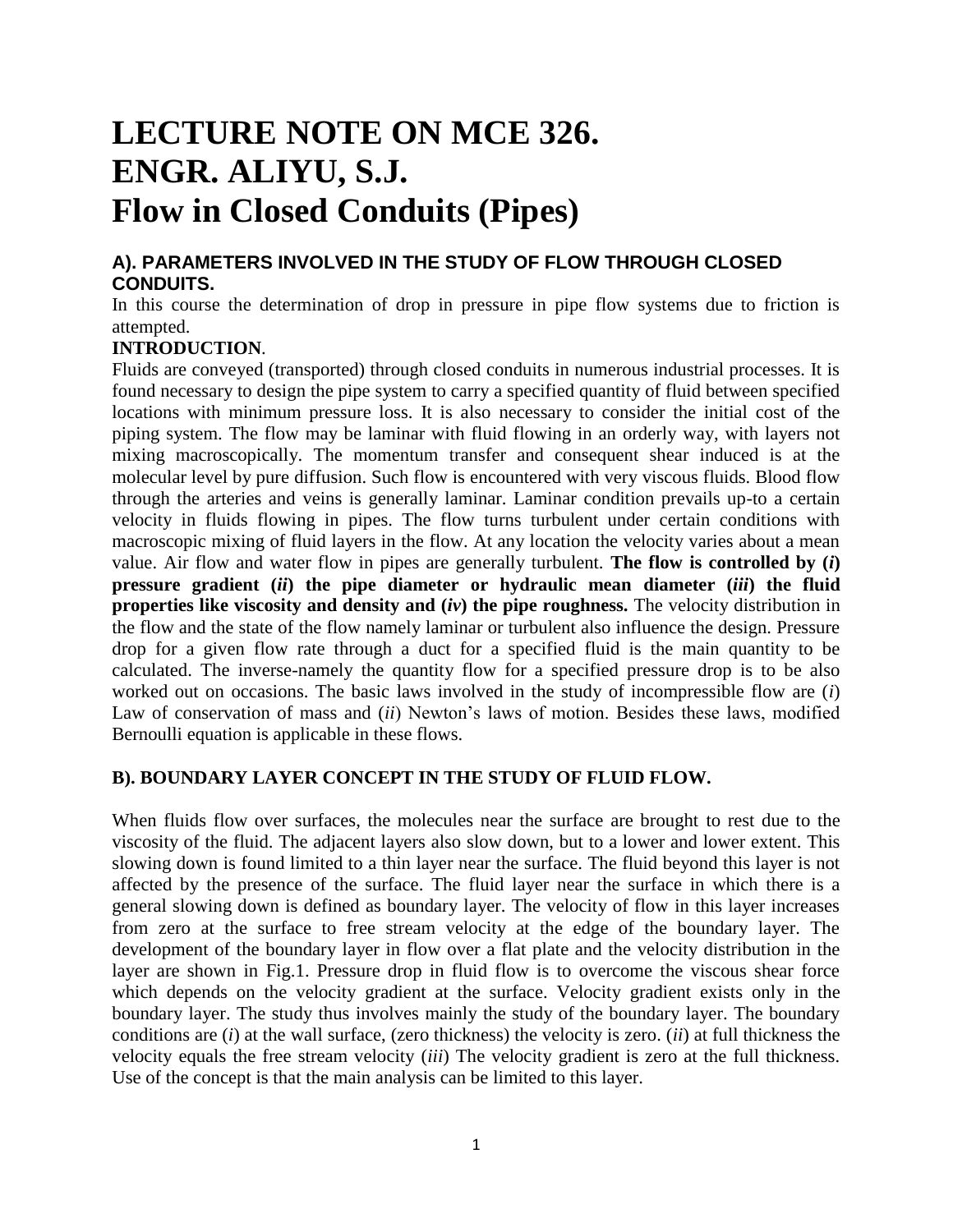

**Figure. 1** Boundary Layer Development (flat-plate)

## **C). BOUNDARY LAYER DEVELOPMENT OVER A FLAT PLATE.**

The situation when a uniform flow meets with a plane surface parallel to the flow is shown in Fig.1. At the plane of entry (leading edge) the velocity is uniform and equals free stream velocity. Beyond this point, the fluid near the surface comes to rest and adjacent layers are retarded to a larger and larger depth as the flow proceeds. The thickness of the boundary layer increases due to the continuous retardation of flow. The flow initially is laminar. There is no intermingling of layers. Momentum transfer is at the molecular level, mainly by diffusion. The viscous forces predominate over inertia forces. Small disturbances are damped out. Beyond a certain distance, the flow in the boundary layer becomes turbulent with macroscopic mixing of layers. Inertia forces become predominant. This change occurs at a value of Reynolds number (given Re =  $ux/v$ , where *v* is the kinematic viscosity) of about  $5 \times 10^5$  in the case of flow over flat plates. Reynolds number is the ratio of inertia and viscous forces. In the turbulent region momentum transfer and consequently the shear forces increase at a more rapid rate. When a fluid flows over a stationary surface, e.g. the bed of a river, or the wall of a pipe, the fluid touching the surface is brought to rest by the shear stress  $\tau_0$  at the wall. The velocity increases from the wall to a maximum in the main stream of the flow.



Looking at this two-dimensionally we get the above velocity profile from the wall to the centre of the flow. This profile doesn't just exit, it must build up gradually from the point where the fluid starts to flow past the surface - e.g. when it enters a pipe. If we consider a flat plate in the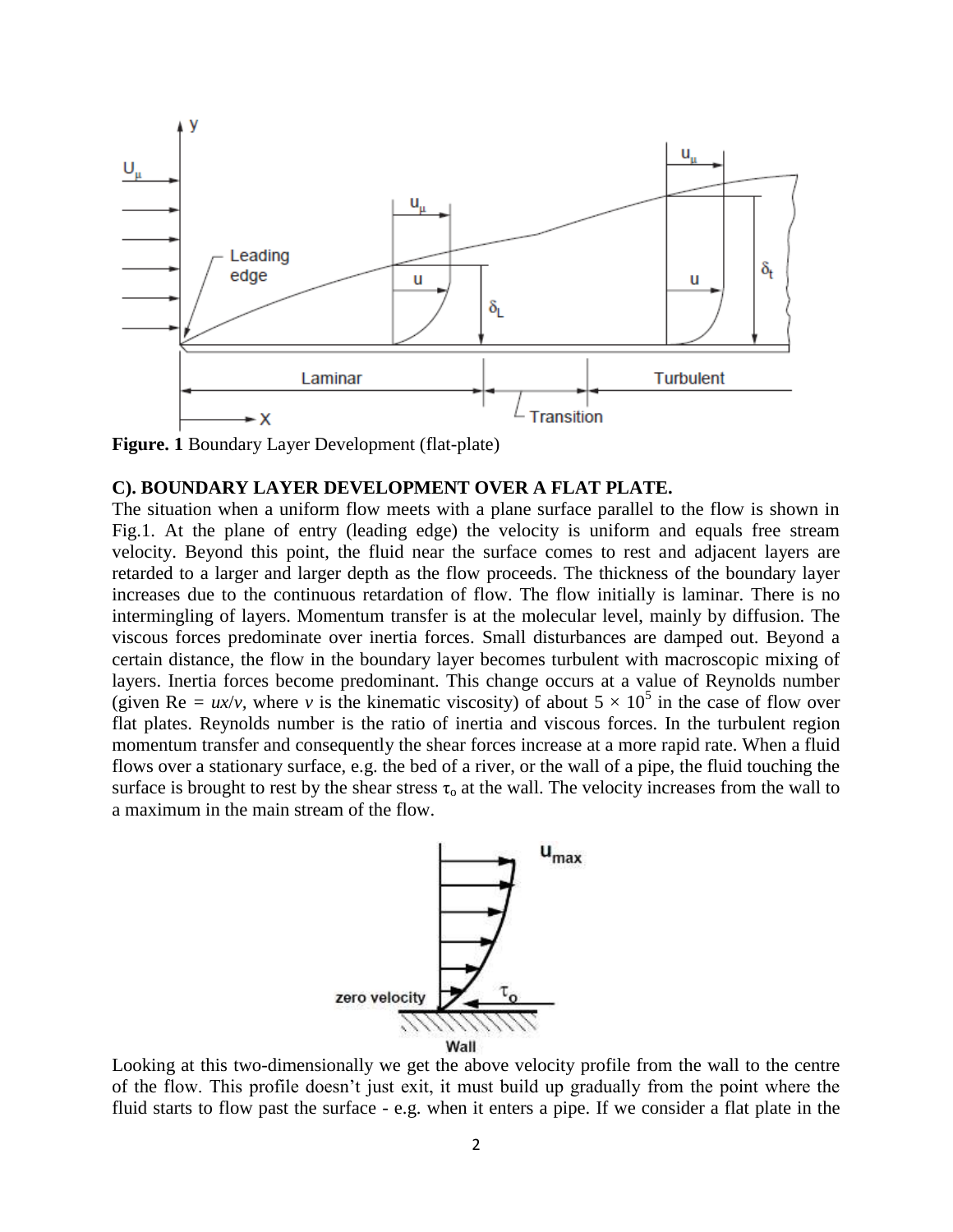middle of a fluid, we will look at the build up of the velocity profile as the fluid moves over the plate. Upstream the velocity profile is uniform, (free stream flow) a long way downstream we have the velocity profile we have talked about above. This is the known as **fully developed flow**. But how do we get to that state? This region, where there is a velocity profile in the flow due to the shear stress at the wall, we call the **boundary layer**. The stages of the formation of the boundary layer are shown in the figure below:



We define the thickness of this boundary layer as the distance from the wall to the point where the velocity is 99% of the "free stream" velocity, the velocity in the middle of the pipe or river. boundary layer thickness,  $\delta$  = distance from wall to point where u = 0.99 umainstream. The value of  $\delta$  will increase with distance from the point where the fluid first starts to pass over the boundary the flat plate in our example. It increases to a maximum in fully developed flow. Correspondingly, the drag force D on the fluid due to shear stress  $\tau_0$  at the wall increases from zero at the start of the plate to a maximum in the fully developed flow region where it remains constant. We can calculate the magnitude of the drag force by using the momentum equation. But this complex and not necessary for this course. Our interest in the boundary layer is that its presence greatly affects the flow through or round an object. So here we will examine some of the phenomena associated with the boundary layer and discuss why these occur.

#### **D) DEVELOPMENT OF BOUNDARY LAYER IN CLOSED CONDUITS (PIPES).**

In this case the boundary layer develops all over the circumference. The initial development of the boundary layer is similar to that over the flat plate. At some distance from the entrance, the boundary layers merge and further changes in velocity distribution becomes impossible. The velocity profile beyond this point remains unchanged. The distance up to this point is known as entry length. It is about  $0.04$  Re  $\times$  *D*. The flow beyond is said to be fully developed. The velocity profiles in the entry region and fully developed region are shown in Fig. 2*a*. The laminar or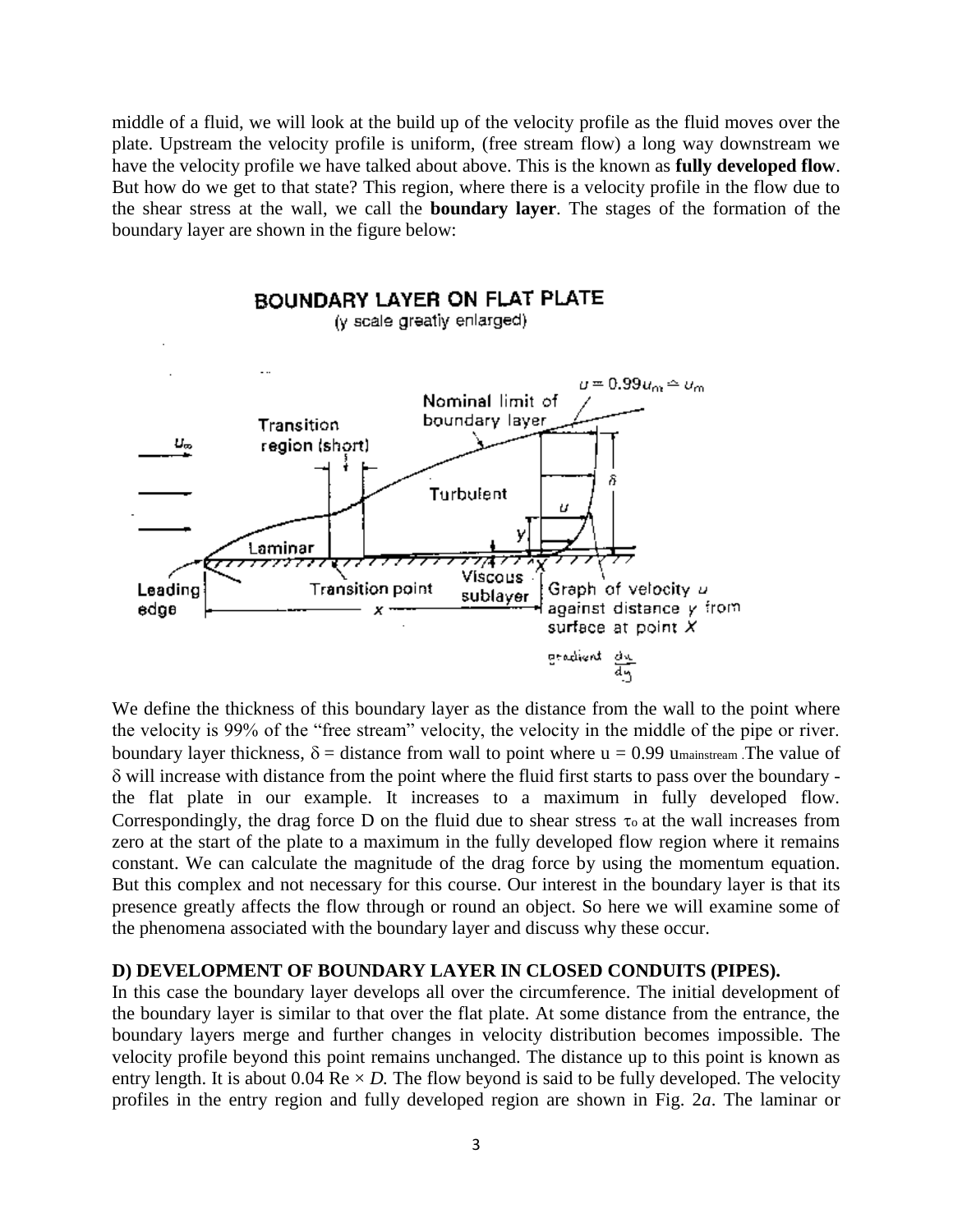turbulent nature of the flow was first investigated by Osborn Reynolds in honour of whom the dimensionless ratio of inertia to viscous forces is named. The flow was observed to be laminar till a Reynolds number value of about 2300. The Reynolds number is calculated on the basis of diameter (*ud*/*v*). In pipe flow it is not a function of length. As long as the diameter



**Figure** 2 Boundary layer development (pipe flow)

is constant, the Reynolds number depends on the velocity for a given flow. Hence the value of velocity determines the nature of flow in pipes for a given fluid. The value of the flow Reynolds number is decided by the diameter and the velocity and hence it is decided at the entry itself. The development of boundary layer in the turbulent range is shown in Fig.2*b*. In this case, there is a very short length in which the flow is laminar. This length, *x,* can be calculated using the relation  $ux/v = 2000$ . After this length the flow in the boundary layer turns turbulent. A very thin laminar sub-layer near the wall in which the velocity gradient is linear is present all through. After some length the boundary layers merge and the flow becomes fully developed. The entry length in turbulent flow is about 10 to 60 times the diameter. The velocity profile in the fully developed flow remains constant and is generally more flat compared to laminar flow in which it is parabolic.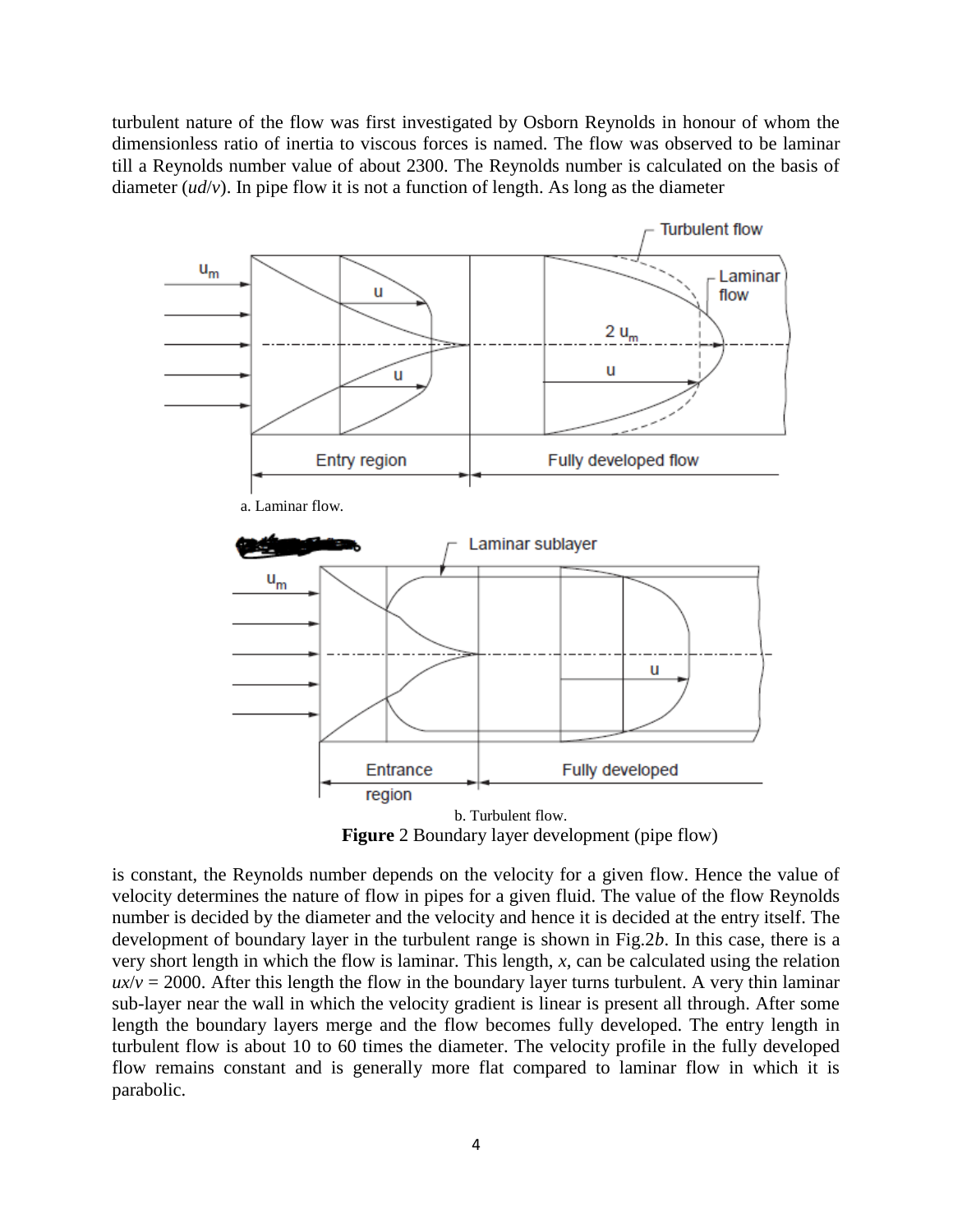#### **E). FEATURES OF LAMINAR AND TURBULENT FLOWS.**

In laminar region the flow is smooth and regular. The fluid layers do not mix macroscopically (more than a molecule at a time). If a dye is injected into the flow, the dye will travel along a straight line. Laminar flow will be maintained till the value of Reynolds number is less than of the critical value (2300 in conduits and  $5 \times 10^5$  in flow over plates). In this region the viscous forces are able to damp out any disturbance. The friction factor, *f* for pipe flow defined as  $\overline{4}$  $\int (\rho u^2/2g_0)$  is obtainable as  $f = 64$ /Re where  $\tau_s$  is the wall shear stress, *u* is the average

velocity and Re is the Reynolds number. In the case of flow through pipes, the average velocity is used to calculate Reynolds number. The dye path is shown in Fig.3.



 **Figure 3** Reynolds Experiment.

In turbulent flow there is considerable mixing between layers. A dye injected into the flow will quickly mix with the fluid. Most of the air and water flow in conduits will be turbulent. Turbulence leads to higher frictional losses leading to higher pressure drop. The friction factor is given by the following empirical relations.

$$
f = 0.316/\text{Re}^{0.25} \qquad \text{for } \text{Re} < 2 \times 10^4 \tag{1}
$$

$$
f = 0.186/\text{Re}^{0.2} \qquad \text{for } \text{Re} > 2 \times 10^4 \tag{2}
$$

These expressions apply for smooth pipes. In rough pipes, the flow may turn turbulent below the critical Reynolds number itself. The friction factor in rough pipe of diameter *D,* with a roughness height of ε, is given by

$$
f = 1.325 / [ln\{(\varepsilon/3.7D) + 5.74 / Re^{0.9}\}]^2
$$
 (3)

The flow of a fluid in a pipe may be laminar flow or it may be turbulent flow. **Osborne Reynolds** 11842–19122, a British scientist and mathematician, was the first to distinguish the difference between these two classifications of flow by using a simple apparatus as shown in Fig. 3*a*. If water runs through a pipe of diameter *D* with an average velocity *V*, the following characteristics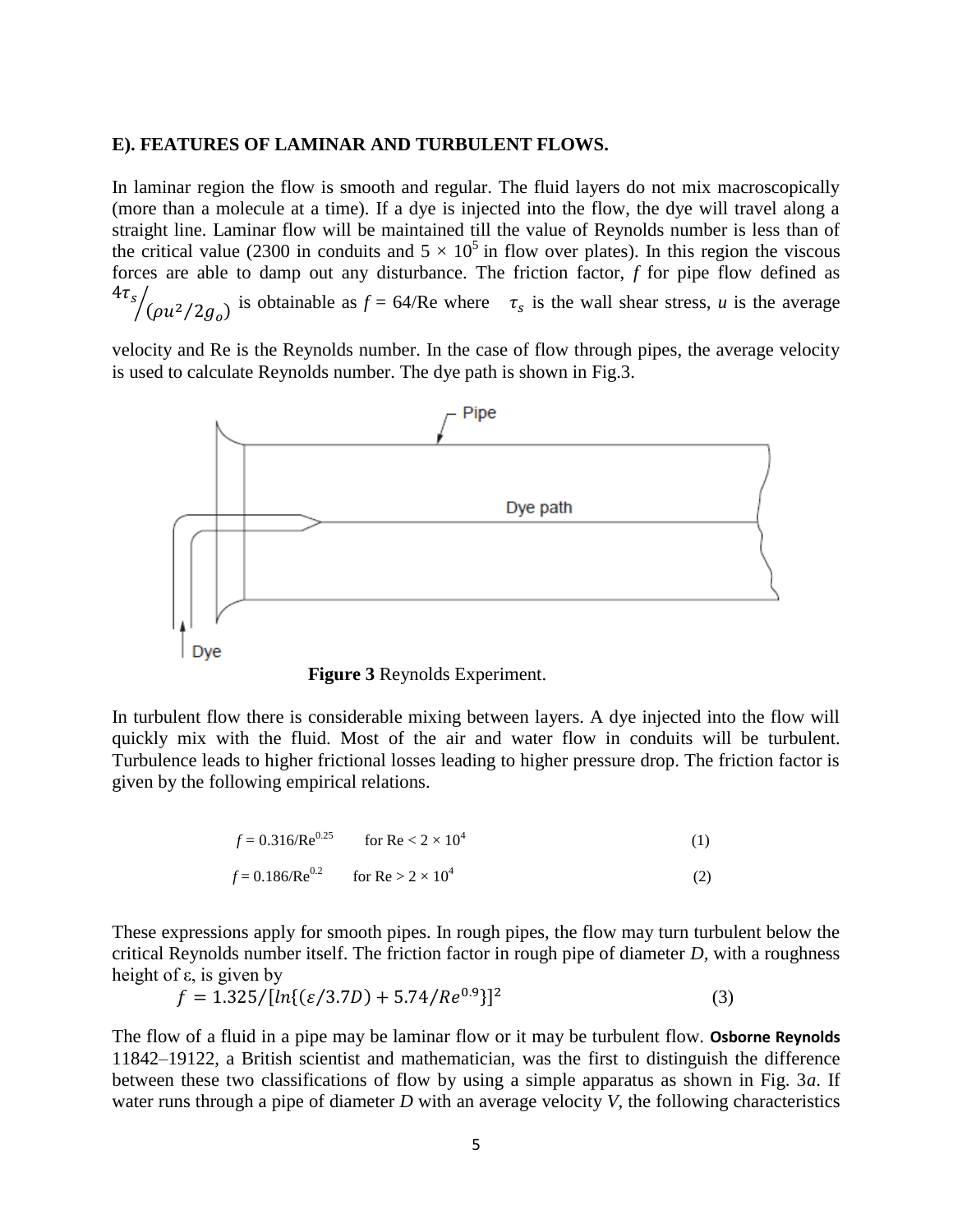are observed by injecting neutrally buoyant dye as shown. For "small enough flow-rates" the dye streak (a streakline) will remain as a well-defined line as it flows along, with only slight blurring due to molecular diffusion of the dye into the surrounding water. For a somewhat larger "intermediate flowrate" the dye streak fluctuates in time and space, and intermittent bursts of irregular behavior appear along the streak. On the other hand, for "large enough flow-rates" the dye streak almost immediately becomes blurred and spreads across the entire pipe in a random fashion. These three characteristics, denoted as *laminar*, *transitional*, and *turbulent* flow, respectively, are illustrated in Fig.3*b*. The curves shown in Fig.3c. represent the *x* component of the velocity as a function of time at a point *A* in the flow. The random fluctuations of the turbulent flow (with the associated particle mixing) are what disperse the dye throughout the pipe and cause the blurred appearance illustrated in Fig. 3*b*. For laminar flow in a pipe there is only one component



(3c). Time dependence of fluid velocity at a point.

of velocity, For turbulent flow the predominant component of velocity is also along the pipe, but it is unsteady 1random2 and accompanied by random components normal to the pipe axis, Such motion in a typical flow occurs too fast for our eyes to follow. Slow motion pictures of the flow can more clearly reveal the irregular, random, turbulent nature of the flow. We should not label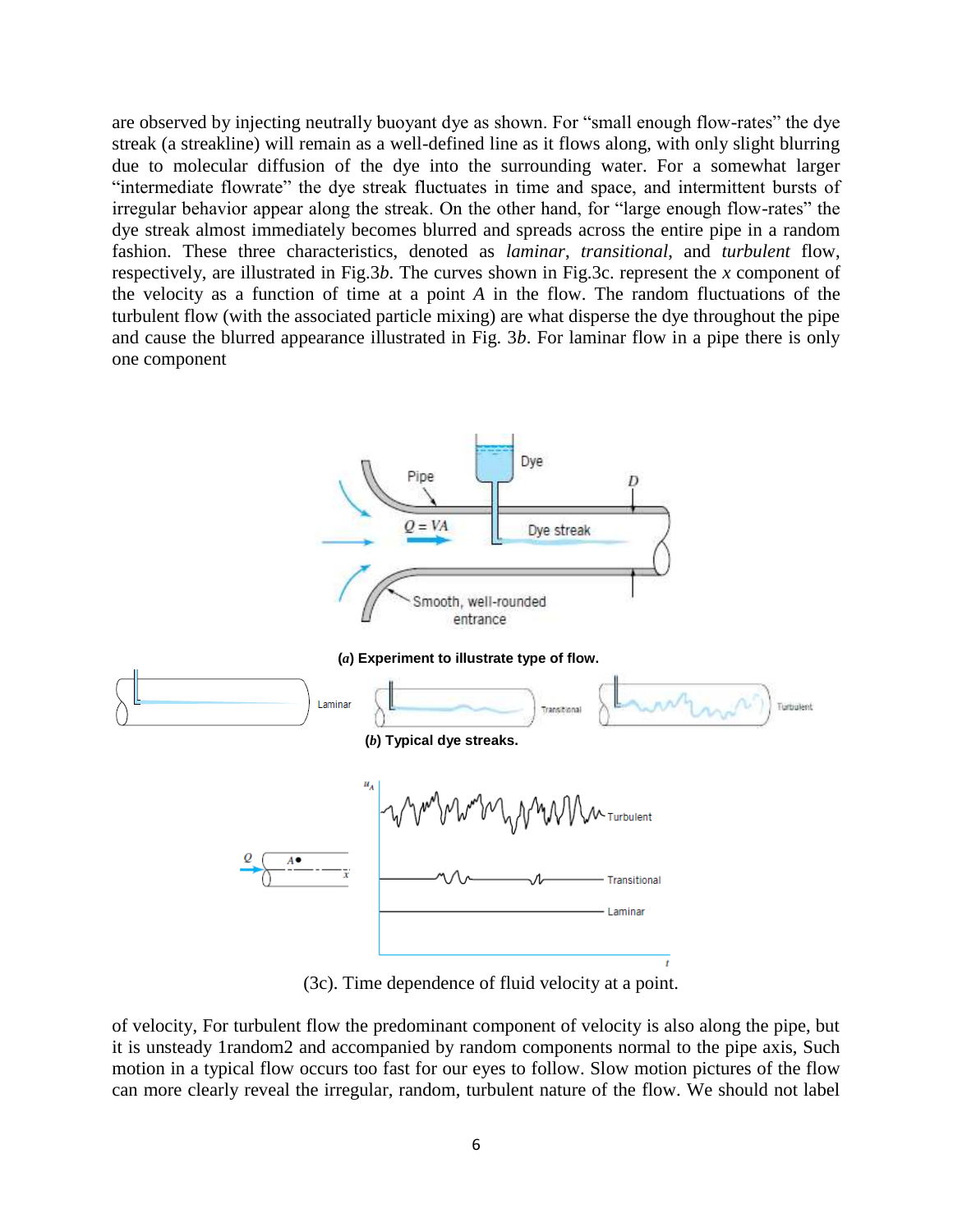dimensional quantities as being "large" or "small," such as "small enough flow-rates" in the preceding paragraphs. Rather, the appropriate dimensionless quantity should be identified and the "small" or "large" character attached to it. A quantity is "large" or "small" only relative to a reference quantity. The ratio of those quantities results in a dimensionless quantity. For pipe flow the most important dimensionless parameter is the Reynolds number, Re—the ratio of the inertia to viscous effects in the flow. Hence, in the previous paragraph the term flow-rate should be replaced by Reynolds number, where *V* is the average velocity in the pipe. That is, the flow in a pipe is laminar, transitional, or turbulent provided the Reynolds number is "small enough," "intermediate," or "large enough." It is not only the fluid velocity that determines the character of the flow—its density, viscosity, and the pipe size are of equal importance. These parameters combine to produce the Reynolds number. The distinction between laminar and turbulent pipe flow and its dependence on an appropriate dimensionless quantity was first pointed out by Osborne Reynolds in 1883. The Reynolds number ranges for which laminar, transitional, or turbulent pipe flows are obtained cannot be precisely given. The actual transition from laminar to turbulent flow may take place at various Reynolds numbers, depending on how much the flow is disturbed by vibrations of the pipe, roughness of the entrance region, and the like. For general engineering purposes 1i.e., without undue precautions to eliminate such disturbances2, the following values are appropriate: The flow in a round pipe is laminar if the Reynolds number is less than approximately 2100. The flow in a round pipe is turbulent if the Reynolds number is greater than approximately 4000. For Reynolds numbers between these two limits, the flow may switch between laminar and turbulent conditions in an apparently random fashion (transitional flow).

### **F). HYDRAULICALLY "ROUGH" AND "SMOOTH" PIPES.**

In turbulent flow, a thin layer near the surface is found to be laminar. As no fluid can flow up from the surface causing mixing, the laminar nature of flow near the surface is an acceptable assumption. The thickness of the layer  $\delta_l$  is estimated as

$$
\delta_l = 32.8 \nu / u \sqrt{f} \tag{4}
$$

If the roughness height is  $\varepsilon$  and if  $\delta_l > 6\varepsilon$ , then the pipe is considered as hydraulically smooth. Any disturbance caused by the roughness is within the laminar layer and is smoothed out by the viscous forces. So the pipe is hydraulically smooth. If  $\delta_1$   $\epsilon$  6 $\epsilon$ , then the pipe is said to be hydraulically rough. The disturbance now extends beyond the laminar layer. Here the inertial forces are predominant. So the disturbance due to the roughness cannot be damped out. Hence the pipe is hydraulically rough. It may be noted that the relative value of the roughness determines whether the surface is hydraulically rough or smooth.

#### *Surface roughness effect*

Despite its thinness, the laminar sub-layer can play a vital role in the friction characteristics of the surface. This is particularly relevant when defining pipe friction. In **turbulent** flow if the height of the roughness of a pipe is greater than the thickness of the laminar sub-layer then this increases the amount of turbulence and energy losses in the flow. If the height of roughness is less than the thickness of the laminar sub-layer the pipe is said to be smooth and it has little effect on the boundary layer. In **laminar** flow the height of roughness has very little effect.

#### **G). CONCEPT OF "HYDRAULIC DIAMETER": (Dh).**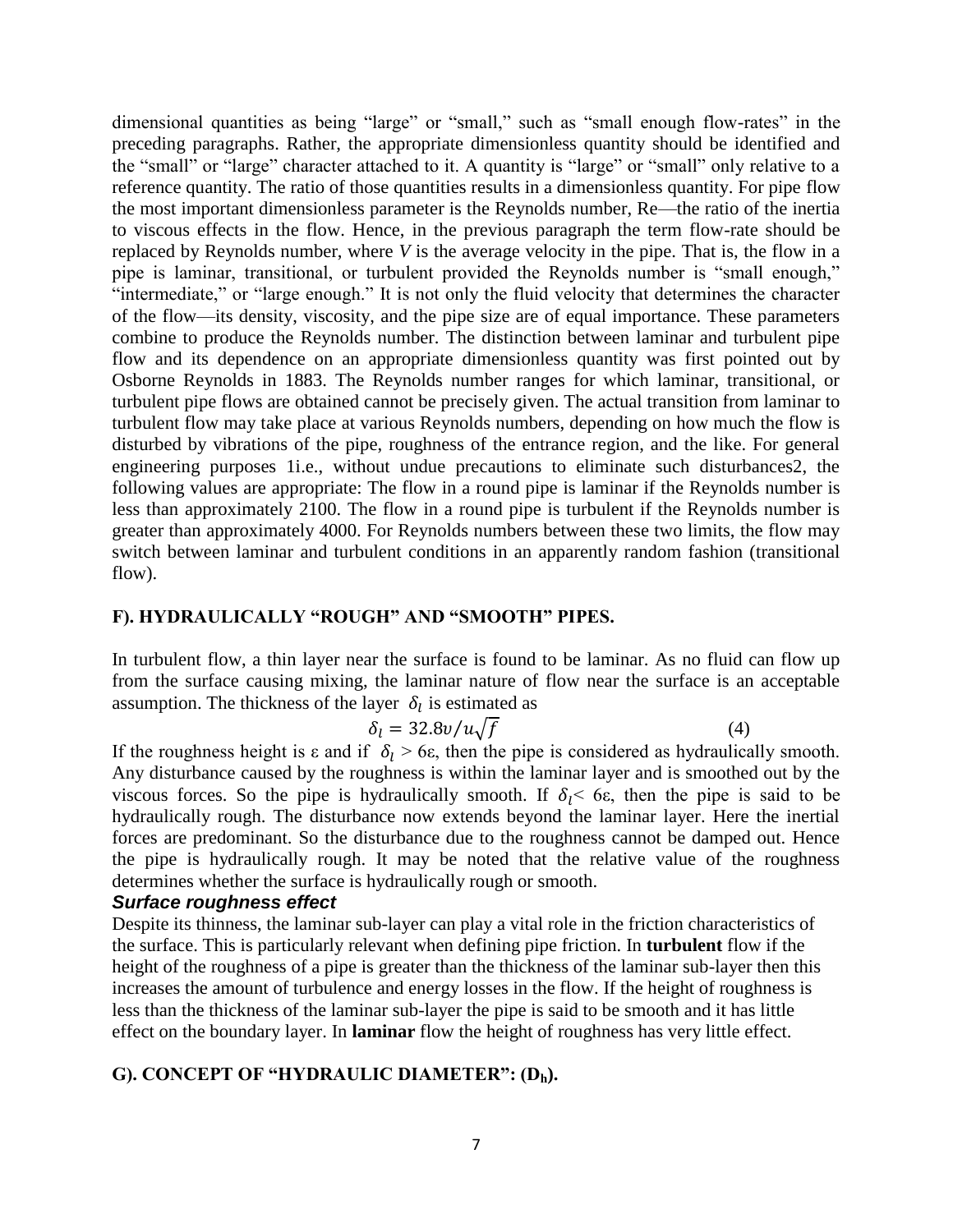The frictional force is observed to depend on the area of contact between the fluid and the surface. For flow in pipes the surface area is not a direct function of the flow. The flow is a direct function of the sectional area which is proportional to the square of a length parameter. The surface area is proportional to the perimeter. So for a given section, the hydraulic diameter which determines the flow characteristics is defined by equation 5and is used in the calculation of Reynolds number.

$$
D_h = 4A/P \tag{5}
$$

Where  $D_h$  is the hydraulic diameter, A is the area of flow and P is the perimeter of the section. This definition is applicable for any cross section. For circular section  $D_h = D$ , as the equals  $(4\pi D^2/4\pi D)$ . For flow through ducts the length parameter in Reynolds number is the hydraulic diameter. *i.e.,*

$$
\text{Re} = D_h \times u/v \tag{6}
$$

**Example 1** In model testing, similarity in flow through pipes will exist if Reynolds numbers are equal. Discuss how the factors can be adjusted to obtain equal Reynolds numbers. Reynolds number is defined as  $Re = uD\rho/\mu$ . For two different flows

$$
\frac{u_1 D_1 \rho_1}{\mu_1} = \frac{u_2 D_2 \rho_2}{\mu_2} \text{ or } \frac{u_1 D_1}{v_1} = \frac{u_2 D_2}{v_2}
$$

As the kinematic viscosities *v*1 and *v*2 are fluid properties and cannot be changed easily (except by changing the temperature) the situation is achieved by manipulating  $u_2D_2$  and  $u_1D_1$ 

$$
\frac{v_2}{v_1} = \frac{u_2 D_2}{u_1 D_1} \tag{A}
$$

this condition should be satisfied for flow similarity in ducts. Reynolds number will increase directly as the velocity, diameter and density. It will vary inversely with the dynamic viscosity of the fluid. Reynolds number can be expressed also by  $\mathbf{Re} = \mathbf{G} \cdot \mathbf{D}/\mu$  where *G* is the mass velocity in kg  $/m^2$ s. So Reynolds number in a given pipe and fluid can be increased by increasing mass velocity. For example if flow similarity between water and air is to be achieved at 20 °C then (using *v* values in eqn. *A*)

> $\mathbf 1$  $\frac{1.006^{-6}}{15.06^{-6}} = \frac{v}{ }$  $\boldsymbol{\mathcal{v}}$

If diameters are the same, the air velocity should be about 15 times the velocity of water for flow similarity. If velocities should be the same, the diameter should be 15 times that for water. For experiments generally both are altered by smaller ratios to keep  $u \times D$  constant.

## **H). VELOCITY VARIATION WITH RADIUS FOR FULLY DEVELOPED LAMINAR FLOW IN PIPES.**

In pipe flow, the velocity at the wall is zero due to viscosity and the value increases as the centre is approached. The variation if established will provide the flow rate as well as an average velocity. Consider an annular element of fluid in the flow as shown in Fig. 4*a*. The dimensions are: inside radius = *r*; outside radius =  $r + d$ , length = *dx*.

Surface area = 2π*rdx*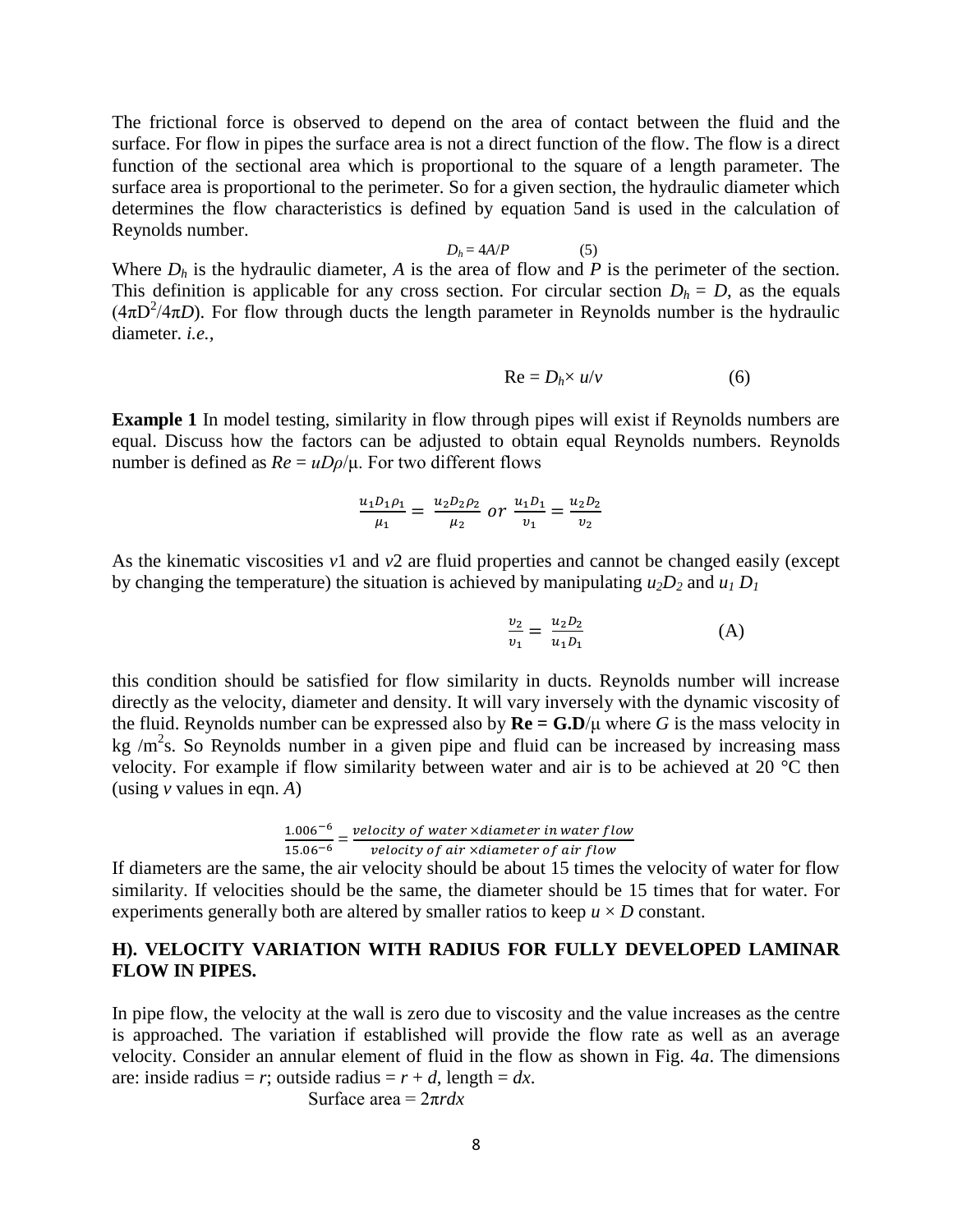Assuming steady fully developed flow, and using the relationship for force balance, the velocity being a function of radius only.



Net pressure force = *dp* 2π*rdr*

Net shear force  $=$   $\frac{d}{dr} \left( \mu \frac{d}{dt} \right)$  $\frac{du}{dr}$  2 $\pi dx$  d  $dr$ , equating the forces and reordering,

$$
\frac{d}{dr}\left(r\,\frac{du}{dr}\right) = \frac{1}{\mu}\frac{dp}{dx}\,r
$$

Integrating

$$
r\frac{du}{dr} = \frac{1}{\mu} \frac{dp}{dx} \frac{r^2}{2} + C, \text{ at } r = 0, \therefore C = 0
$$

Integrating again and after simplification,

$$
u = \frac{1}{\mu} \frac{dp}{dx} \frac{r^2}{4} + B
$$

at  $r = R$ ,  $u = 0$  (at the wall)

$$
\therefore \qquad \qquad \mathbf{B} = \frac{1}{\mu} \frac{dp}{dx}
$$

$$
\therefore \qquad u = -\frac{1}{\mu} \frac{dp}{dx} \frac{R^2}{4} \left[ 1 - \left(\frac{r}{R}\right)^2 \right] \tag{7}
$$

 $R^2$ 4

The velocity is maximum at  $r = 0$ ,

$$
\therefore \qquad u_{max} = -\frac{1}{\mu} \frac{dp}{dx} \frac{R^2}{4} \tag{8}
$$

At a given radius, dividing 7and 8, we get 9, which represents parabolic distribution.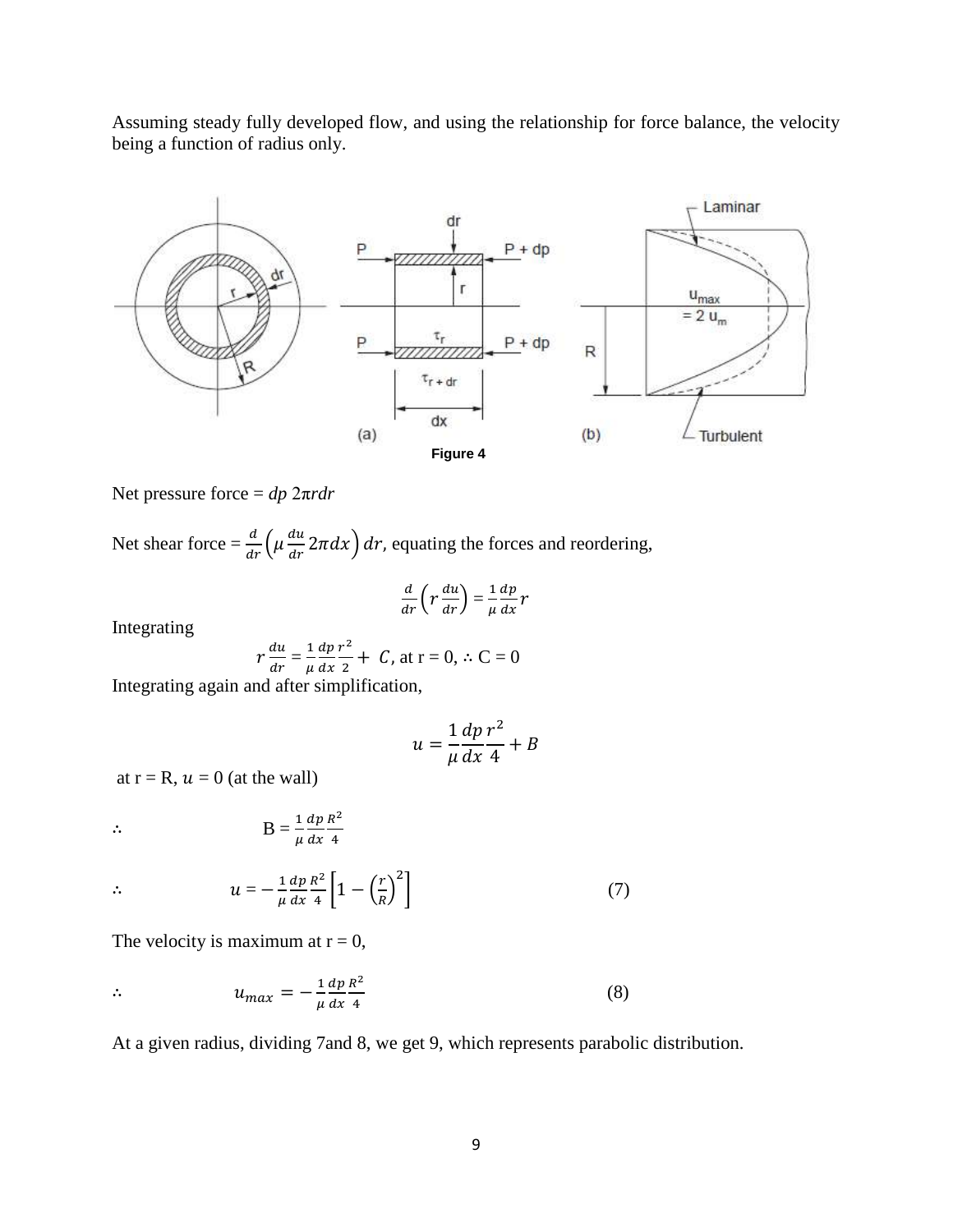$$
\frac{u}{u_{max}} = 1 - \left(\frac{r}{R}\right)^2 \tag{9}
$$

If the average velocity is  $u_{mean}$  then the flow is given by  $Q = \pi R^2 u_{mean}$  (A) The flow Q is also given by the integration of small annular flow streams as in the element concerned,

$$
Q = \int_0^R 2\pi u r dr
$$
 but  $u = u_{max} \left[ 1 - \left(\frac{r}{R}\right)^2 \right]$ 

Substituting and integrating between the limits 0 to *R*, and using equation *A*

$$
Q = \frac{\pi R^2}{u} u_{max} = \pi R 2 u_{mean} \therefore 2 u_{mean} = u_{max}
$$
  
is half of the maximum velocity

The average velocity is half of the maximum velocity,

$$
\frac{u}{u_{max}} 2\left[1 - \left(\frac{r}{R}\right)^2\right]
$$
 (10)

In turbulent flow the velocity profile is generally represented by the equation,

$$
\therefore \frac{u}{u_{max}} = \left(r - \frac{r}{R}\right)^{(1/n)}, \text{ where n varies with Reynolds number.}
$$
  
The average velocity is 0.79  $u$  for  $n = 6$  and 0.87  $u$  for  $n = 10$ 

The average velocity is 0.79  $u_{max}$  for  $n = 6$  and 0.87  $u_{max}$  for  $n = 10$ .

### **I). DARCY–WEISBACH EQUATION FOR CALCULATING PRESSURE DROP.**

In the design of piping systems the choice falls between the selection of diameter and the pressure drop. The selection of a larger diameter leads to higher initial cost. But the pressure drop is lower in such a case which leads to lower operating cost. So in the process of design of piping systems it becomes necessary to investigate the pressure drop for various diameters of pipe for a given flow rate. Another factor which affects the pressure drop is the pipe roughness. It is easily seen that the pressure drop will depend directly upon the length and inversely upon the diameter. The velocity will also be a factor and in this case the pressure drop will depend in the square of the velocity (refer Bernoulli equation).

Hence we can say that,

 $\ddot{\cdot}$ 

 $\ddot{\cdot}$ 

$$
\Delta p \propto \frac{L V^2}{2D} \tag{11}
$$

The proportionality constant is found to depend on other factors. In the process of such determination Darcy defined or friction factor *f* as;

 $/(\rho u_m^2/2g_0)$  (12)

This quantity is dimensionless which may be checked. Extensive investigations have been made to determine the factors influencing the friction factor. It is established that in laminar flow *f*  depends only on the Reynolds number and it is given by;

$$
f = \frac{64}{R} \tag{13}
$$

In the turbulent region the friction factor is found to depend on Reynolds number for smooth pipes and both on Reynolds number and roughness for rough pipes. Some empirical equations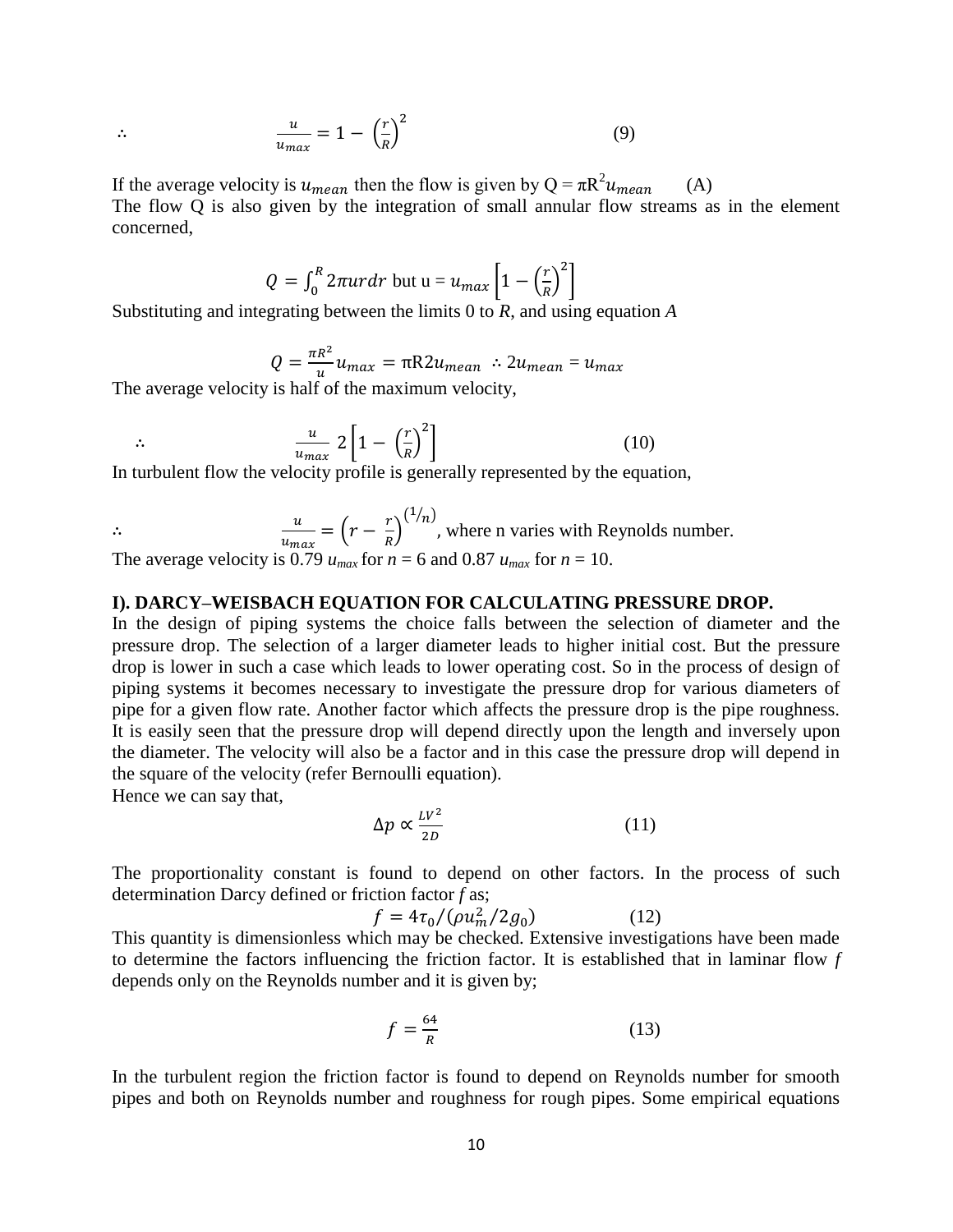are given in section E and also under discussions on turbulent flow. The value of friction factor with Reynolds number with roughness as parameter is available in **Moody diagram**, given below.



Using the definition of Darcy friction factor and conditions of equilibrium, expression for pressure drop in pipes is derived in this section. Consider an elemental length *L* in the pipe. The pressures at sections 1 and 2 are *P1*and *P2*.

The other force involved on the element is the wall shear,  $\tau_0$ , Net pressure force in the element is  $(P_1-P_2)$ , Net shear force in the element is  $\tau_0 \pi DL$  Force balance for equilibrium yields;

$$
(P_1 - P_2) \frac{\pi D^2}{4} = \tau_0 \pi D L \tag{14}
$$

From the definition friction factor,

$$
f=4\tau_0/(\rho u_m^2/2g_0)
$$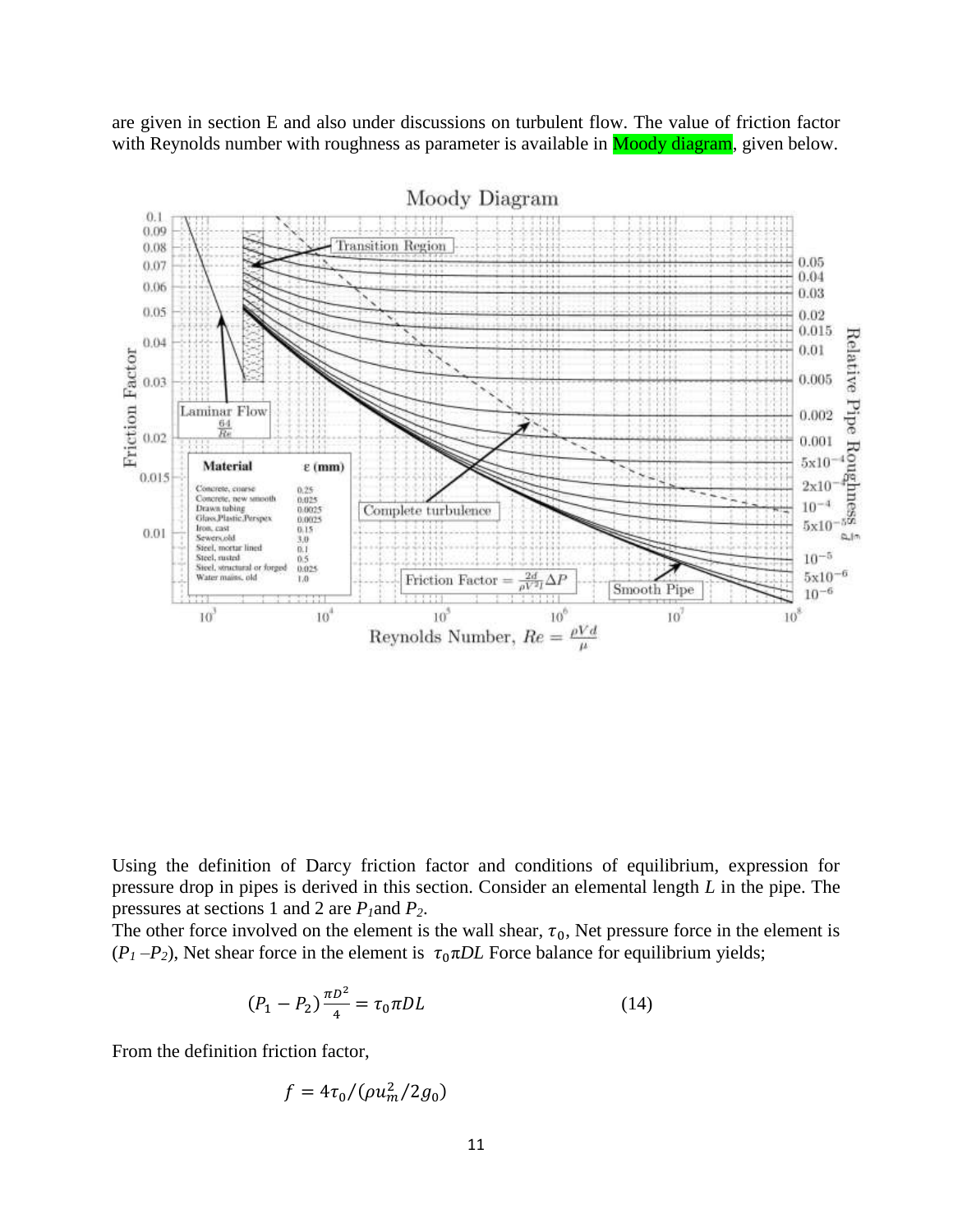$$
\tau_0 = \frac{f\rho u_m^2}{8g_0}
$$

Substituting and letting  $(P_1-P_2)$  to be  $\Delta P$ .

$$
\Delta P \times \frac{\pi D^2}{4} = \frac{f \rho u_m^2}{8g_0} \times \pi DL
$$

This reduces to;

 15  **Figure 5**

This equation known as Darcy-Weisbach equation and is generally applicable in most of the pipe flow problems. As mentioned earlier, the value of *f* is to be obtained either from equations or from Moody diagram. The diameter for circular tubes will be the hydraulic diameter *D<sup>h</sup>* defined earlier in the text. It is found desirable to express the pressure drop as head of the flowing fluid. In this case as

$$
h = \frac{P}{\gamma} = \frac{Pg_0}{\rho g}
$$

$$
\Delta h = h_f = \frac{f L u_m^2}{2g D} \tag{16}
$$

The velocity term can be replaced in terms of volume flow and the equation obtained is found useful in designs as *Q* is generally specified in designs.

$$
u_m = \frac{4Q}{\pi D^2}, u_m^2 = \frac{16Q^2}{\pi^2 D^4}
$$

Substituting in (16), we get;

$$
h_f = \frac{8fLQ^2}{\pi^2 g D^5} \tag{17}
$$

It is found that  $h_f = \frac{Q^2}{R^5}$ D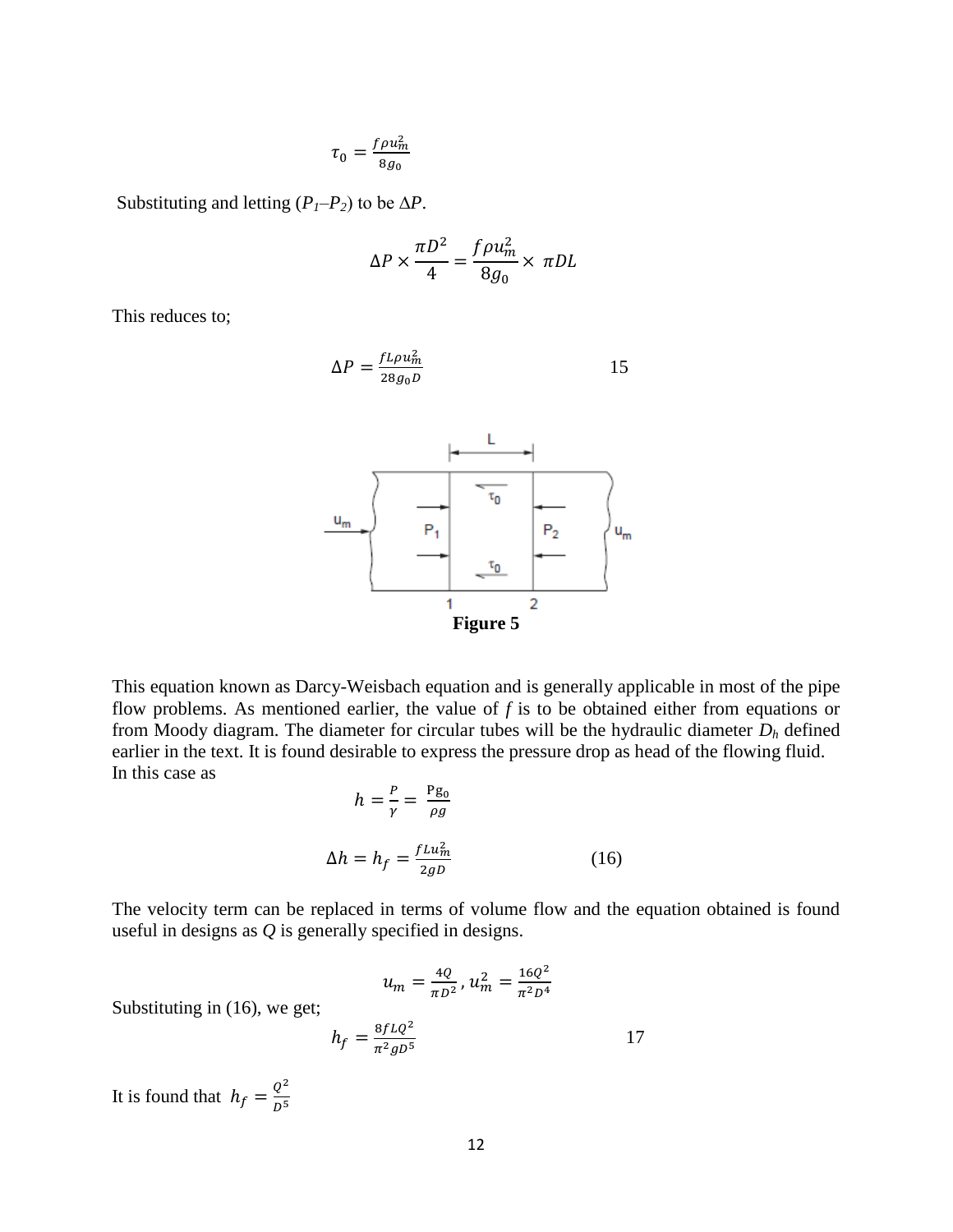Another coefficient of friction  $C_f$  is defined as  $C_f = f/4$ 

In this case; 
$$
h_f = \frac{1}{\mu} \frac{dp}{dt} \frac{R^2}{4} \left[ 1 - \left(\frac{r}{R}\right)^2 \right]
$$
 18

Now a days equation 15 are more popularly used as value of *f* is easily available.

#### J). **HAGEN–POISEUILLE EQUATION FOR FRICTION DROP.**

In the case of laminar flow in pipes another equation is available for the calculation of pressure drop. The equation is derived in this section. Refer to section (H) equation (7)

$$
u=-\frac{1}{\mu}\frac{dp}{dx}\frac{R^2}{4}\bigg[1-\left(\frac{r}{R}\right)^2\bigg]
$$

 $\boldsymbol{d}$  $\frac{dp}{dt}$  can be approximated to  $\Delta P/L$  as the pressure drop is uniform along the length *L* under steady laminar flow;

Using eqn (8), 
$$
u_{max} = -\frac{1}{\mu} \frac{dp}{dx} \frac{R^2}{4} = 2u_m
$$
  
\n  
\n
$$
\therefore \qquad -\frac{dp}{dt} = \frac{8u_m\mu}{R^2}
$$
\n
$$
\therefore \qquad -\frac{dp}{dt} = \frac{8u_m\mu}{R^2} = \frac{32u_m\mu}{D^2}, \text{ Substituting for } -\frac{dp}{dt} \text{ as } \frac{\Delta p}{L}
$$
\n
$$
\Delta p = \frac{32u_mL}{D^2} \qquad 19
$$

This can also be expressed in terms of volume flow rate *Q* as

$$
Q = \frac{\pi D^2}{4} \times u_m
$$
  

$$
u_m = \frac{4Q}{\pi D^2}
$$
, substituting,  $\Delta p = 128 \mu L Q / \pi D^4$  20

Converting ∆*P* as head of fluid,

 $\ddot{\phantom{a}}$  .

$$
h_f = \frac{32vu_m Lg_0}{g^{D^2}} \tag{21}
$$

This equation is known as Hagen-Poiseuille equation. *g0* is the force conversion factor having a value of unity in the SI system of unit. Also  $(\mu/\rho) = v$ . Equations 19, 20 and 21 are applicable for laminar flow only whereas Darcy-Weisbach equation (16) is applicable for all flows.

**Example 2** *Using the Darcy-Weisbach equation and the Hagen Poiseuille equation obtain an expression for friction factor f, in terms of Reynolds number in laminar region.*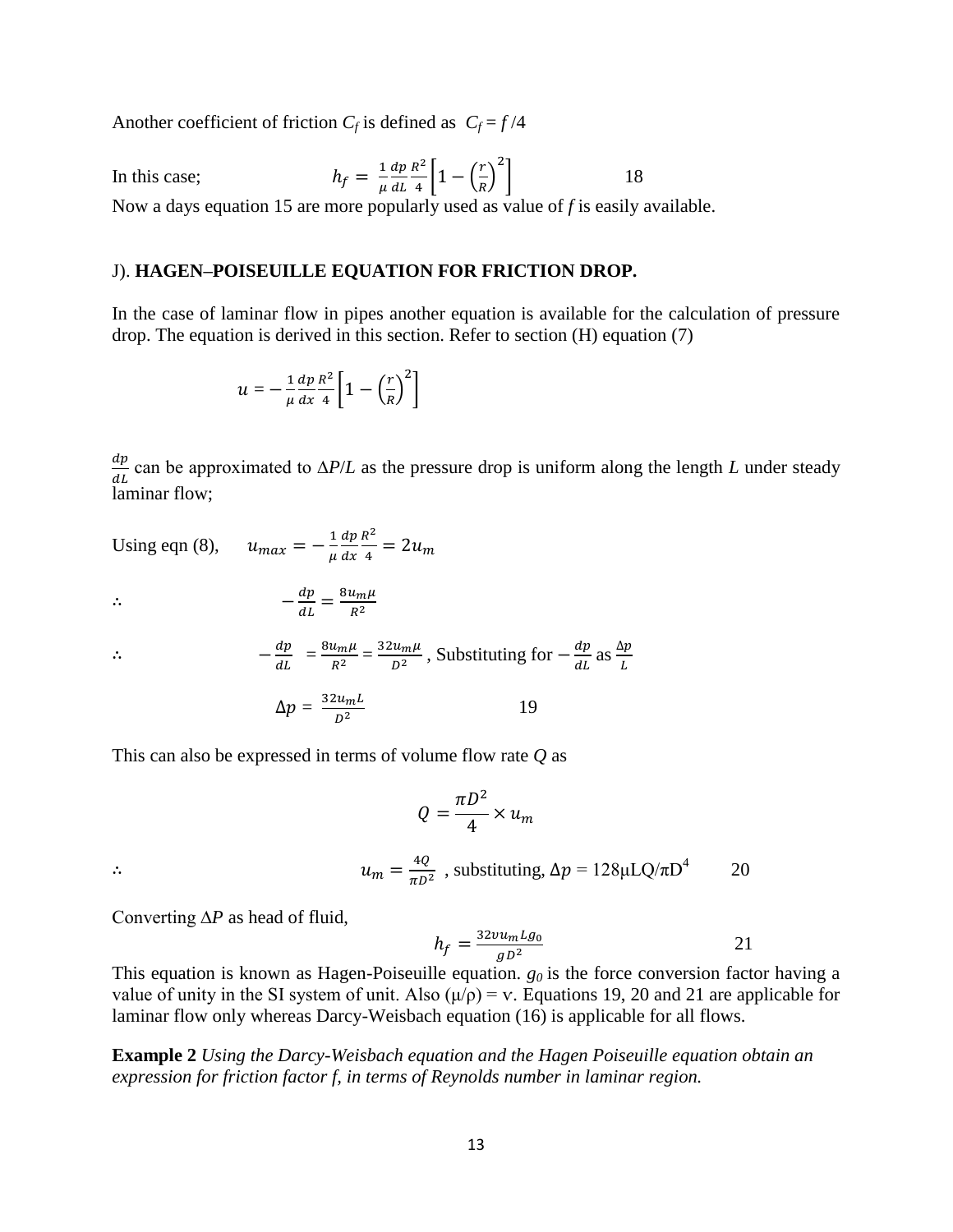The equation are

$$
h_f = \frac{f L u_m^2}{2g D} \text{ and } h_f = \frac{32 v u_m L}{g D^2}
$$

equating and simplifying a very useful relationship is obtained, namely

$$
f = \frac{2 \times 32\nu}{u_m D} = \frac{64}{Re}, \text{ as } \left(\frac{u_m D}{\nu}\right) = \text{Re}
$$

In the laminar flow region the friction factor can be determined directly in terms of Reynolds number.

#### **K). SIGNIFICANCE OF REYNOLDS NUMBER IN PIPE FLOW.**

Reynolds number is the ratio of inertia force to viscous force. The inertia force is proportional to the mass flow and velocity *i.e.,(ρu.u*). The viscous force is proportional to μ(*du*/*dy*) or μ*u*/*D*, dividing

$$
\frac{\text{inertia force}}{\text{viscous force}} = \frac{\rho u u D}{\mu u} = \frac{u D}{v}
$$

Viscous force tends to keep the layers moving smoothly one over the other. Inertia forces tend to move the particles away from the layer. When viscous force are sufficiently high so that any disturbance is smoothed down, laminar flow prevails in pipes. When velocity increases, inertia forces increase and particles are pushed upwards out of the smoother path. As long as Reynolds number is below 2,300, laminar flow prevails in pipes. The friction factor in flow is also found to be a function of Reynolds number (in laminar flow,  $f = 64$ /Re).

The Reynolds number, Re, can be described as a ratio of inertial to viscous forces and note that if Re is large the diffusive terms (viscous force terms) will be small; hence, flow behavior will be dominated by the inertial forces (and possibly also pressure and body forces). A more precise way to obtain this characterization is to note that the inertial forces are associated with accelerations and thus come from  $F<sub>inertial</sub>$  = ma. Now observe that

$$
m = \rho L^3
$$
, and  $a \sim L/T^2 \sim U/T$ .

From this it follows that

$$
ma \sim \frac{\rho L^3 U}{T} \sim \rho U^2 L^2 \sim inertia force.
$$

On the other hand, we can estimate the viscous forces based on Newton's law of viscosity:

viscous force = 
$$
\tau A \simeq \mu \frac{du}{dy} A \sim \mu \frac{U}{L} L^2 \sim \mu U L
$$
.

From this it follows that

$$
\frac{\text{inertia force}}{\text{viscous force}} \sim \frac{\rho U^2 L^2}{\mu U L} = \frac{\rho U L}{\mu} = Re.
$$

#### *Boundary layers in pipes*

As flow enters a pipe the boundary layer will initially be of the laminar form. This will change depending on the ration of inertial and viscous forces; i.e. whether we have laminar (viscous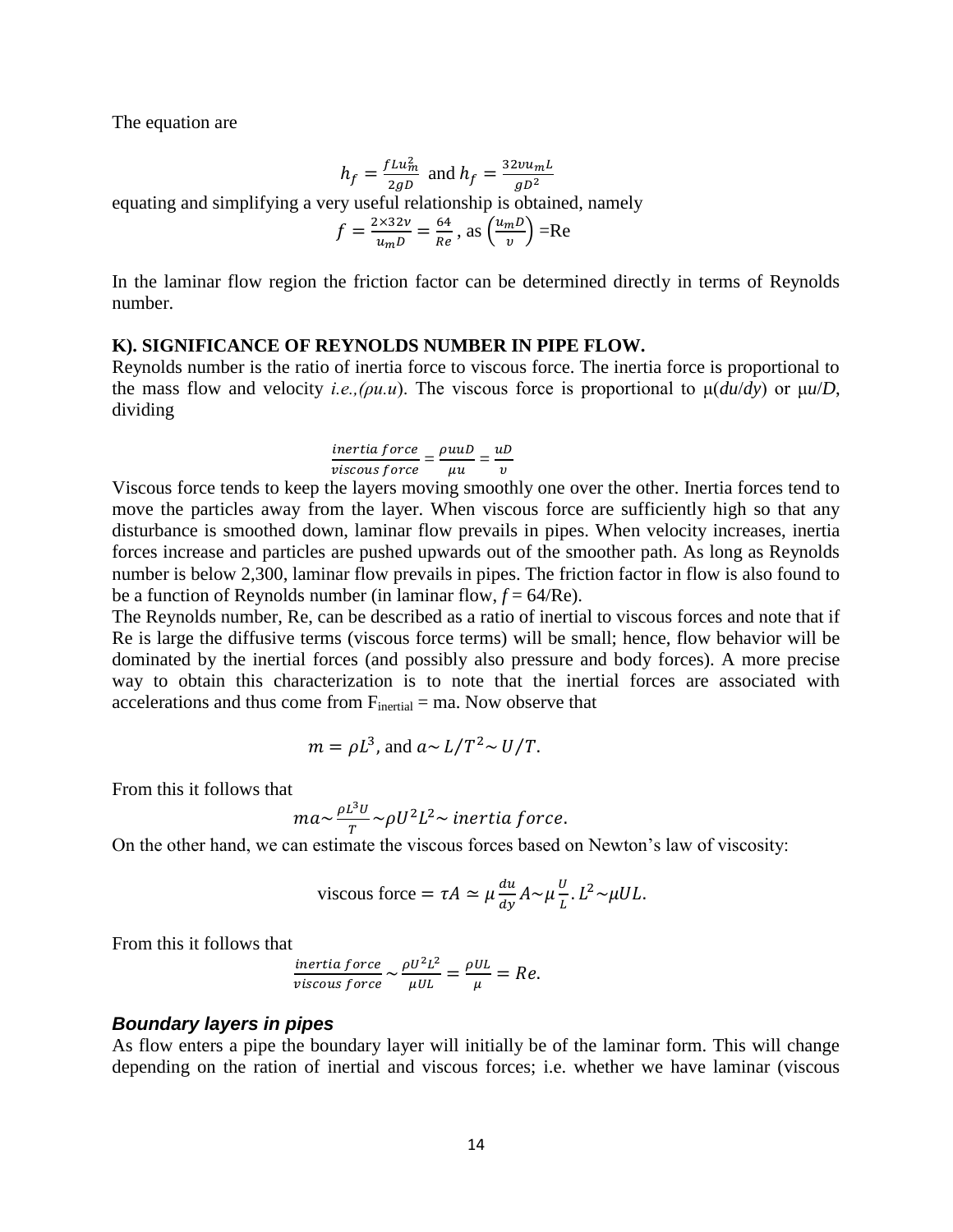forces high) or turbulent flow (inertial forces high). From earlier we saw how we could calculate whether a particular flow in a pipe is laminar or turbulent using the Reynolds number.

 $Re = \frac{\rho}{\rho}$  $\mu$  $(\rho =$  density,  $u =$  velocity,  $\mu =$  viscosity,  $d =$  pipe diameter) Laminar flow: Re < 2000 Transitional flow:  $2000 < Re < 4000$ Turbulent flow: Re > 4000



If we only have laminar flow the profile is parabolic – as proved in earlier lectures – as only the first part of the boundary layer growth diagram is used. So we get the top diagram in the above figure.

If turbulent (or transitional), both the laminar and the turbulent (transitional) zones of the boundary layer growth diagram are used. The growth of the velocity profile is thus like the bottom diagram in the above figure. Once the boundary layer has reached the centre of the pipe the flow is said to be **fully developed**. (Note that at this point the whole of the fluid is now affected by the boundary friction.) The length of pipe before fully developed flow is achieved is different for the two types of flow. The length is known as the **entry length**.

Laminar flow entry length  $\approx$  120  $\times$  diameter

Turbulent flow entry length  $\approx 60 \times$  diameter

**Example 3.** *Lubricating Oil at a velocity of 1 m*/*s (average) flows through a pipe of 100 mm ID. Determine whether the flow is laminar or turbulent. Also determine the friction factor and the pressure drop over 10 m length. What should be the velocity for the flow to turn turbulent?*   $D$ *ensity* = 930 kg/ $m^3$ . Dynamic viscosity  $\mu$  = 0.1 Ns/ $m^2$  (as N/m<sup>2</sup> is call Pascal,  $\mu$  can be also *expressed as Pa.s).*

 $Re = \frac{u}{a}$  $\frac{D\rho}{\mu} = \frac{1}{2}$  $\frac{0.1 \times 930}{1 \times 0.1}$  =930, so the flow is laminar;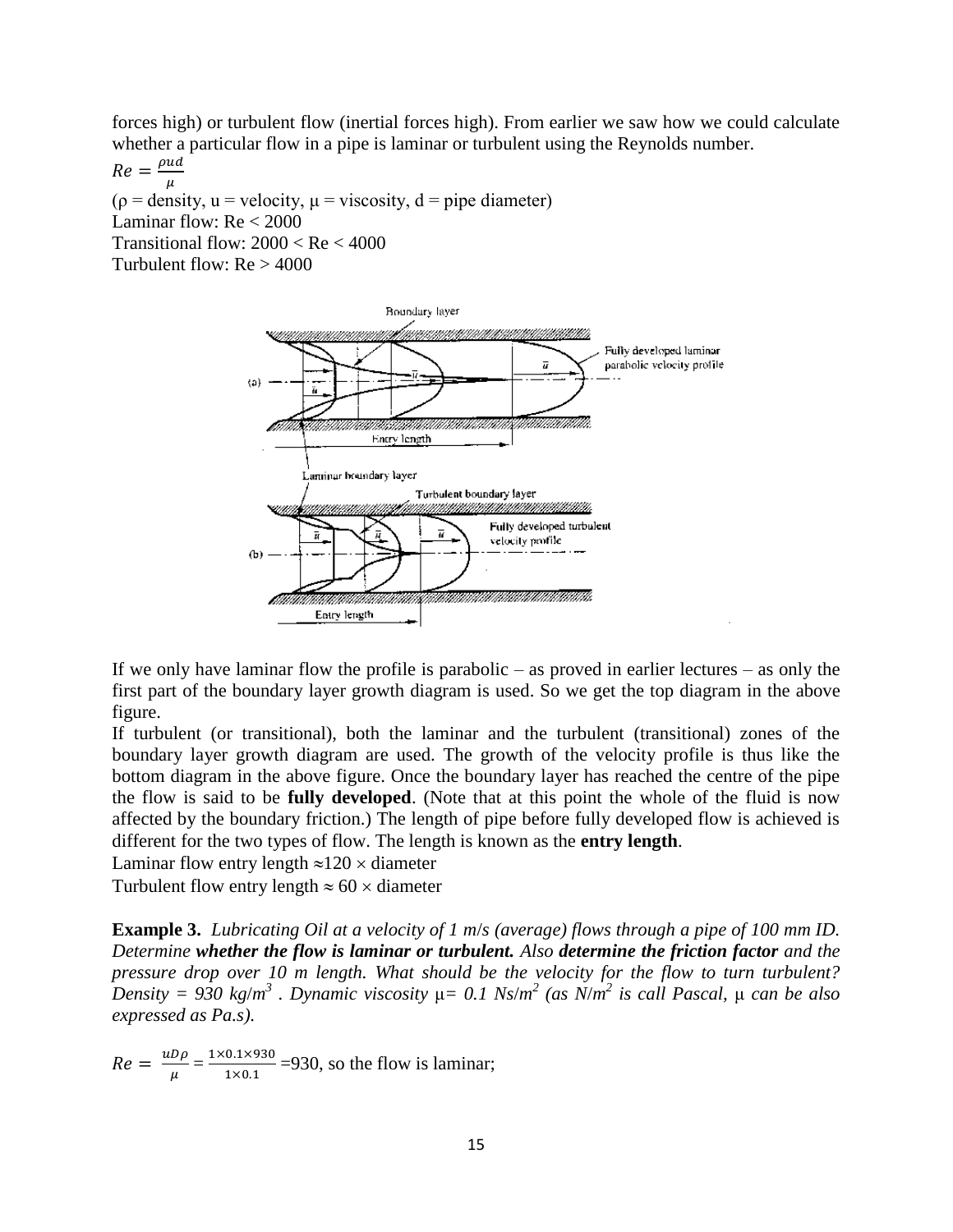Friction factor,  $f = 64/930 = 0.06882$ 

$$
h_f = \frac{f L u_m^2}{2g D} = (64/930) \times 10 \times 1^2 / (2 \times 9.81 \times 0.1) = 0.351 m head of oil.
$$
  
or 
$$
\Delta P = 0.351 \times 0.93 \times 9810 = 3200 N/m2
$$

At transition Re = 2000 (can be taken as 2300 also) Using (15) (Hagen-Poiseuille eqn.)

$$
\Delta P = \frac{32 \times \mu \times u_m \times L}{D^2} = \frac{32 \times 0.1 \times 1 \times 10}{0.1^2} = 3200 \text{ N/m}^2
$$
. (same as by the other equation)

To determine velocity on critical condition

 $u_m = 2.47 \text{ m/s}.$ 

$$
2300 = 4 m \times 0.1 \times 930/0.1
$$

## **L). VELOCITY DISTRIBUTION AND FRICTION FACTOR FOR TURBULENT FLOW IN PIPES.**

The velocity profile and relation between the mean and maximum velocity are different in the two types of flow. In laminar flow the velocity profile is parabolic and the mean velocity is half of the maximum velocity. Such a relation is more complex in turbulent flow. For example one such available relation is given by;

$$
\frac{u_m}{u_{max}} = \frac{1}{1 + 1.33\sqrt{f}}
$$

The friction factor *f* is a complex function of Reynolds number. A sample velocity variation is given in equation (37).

$$
u = (1 + 1.33\sqrt{f})u_m - 2.04\sqrt{f}u_m \log(R/(R-1))
$$
 23

For higher values of f the velocity variation will be well rounded at the centre compared to low values of *f*. A new reference velocity called shear velocity is defined as below.

$$
u^* = \sqrt{\frac{\tau_0 g_0}{\rho}} \qquad \qquad 24
$$

Several other correlation using the reference velocity are listed below.

$$
\frac{u}{u^*} = 5.75 \log \frac{Ru^*}{v} + 5.5 \tag{25}
$$

$$
\frac{u}{u^*} = 5.75 \ln \frac{(R-r)}{\varepsilon} + 8.5 \tag{26}
$$

Where  $\varepsilon$  is the roughness dimension. The mean velocity  $u_m$  is obtained for smooth and rough pipes as

$$
\frac{u_m}{u^*} = 5.75 \log \frac{(R-r)u^*}{v} + 7.5 \qquad 27
$$

$$
\frac{u_m}{u^*} = 5.75 \log \frac{R}{\varepsilon} + 4.75 \qquad 28
$$

and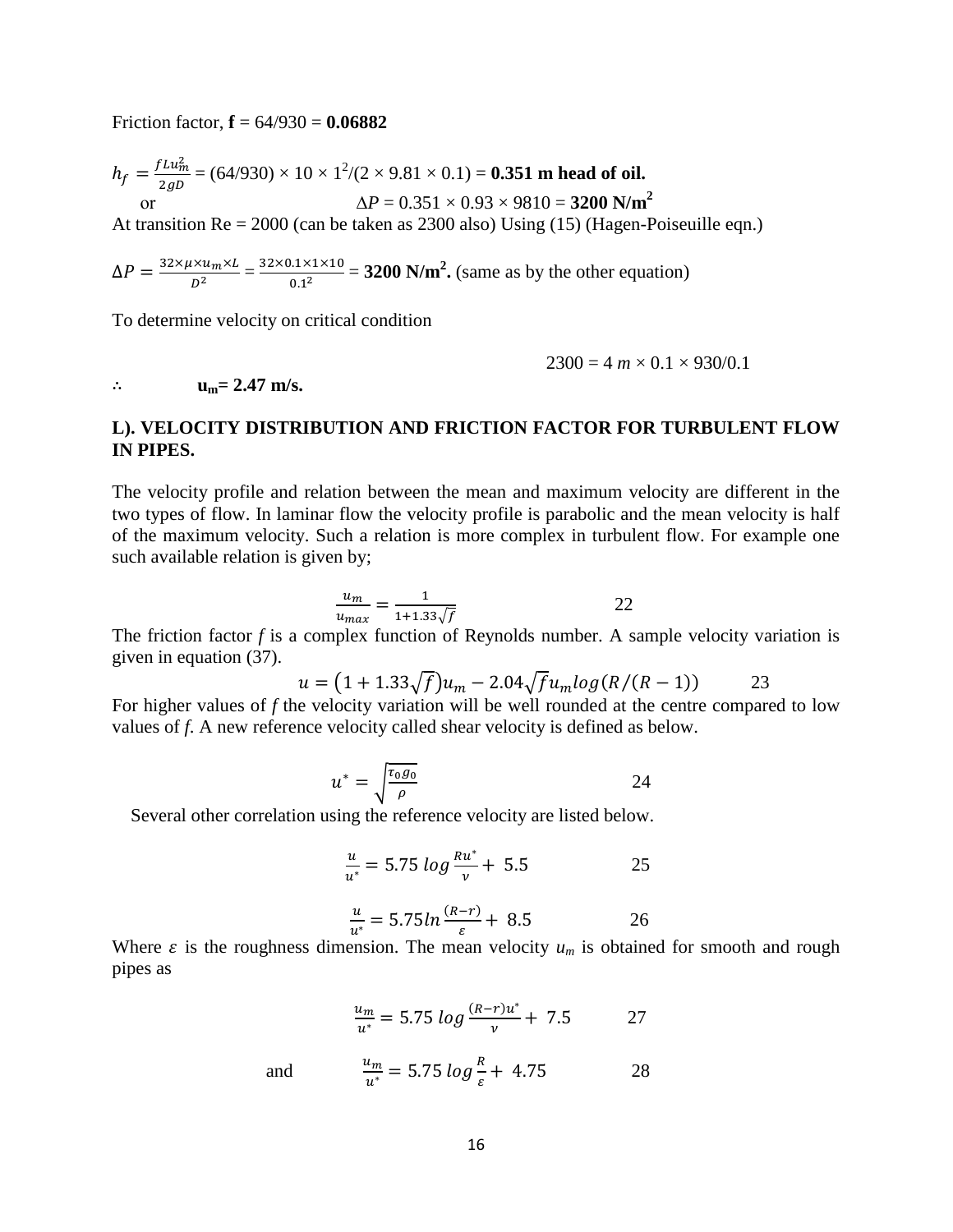The laminar sub-layer thickness is used for defining smooth pipe. The thickness of this layer is given by;

$$
\delta_t = 11.6 \,\nu/u^* \tag{29}
$$

In the case of turbulent show the wall shear force is given by the following equation.

$$
\tau_0 = \frac{f}{4} \times \frac{\rho u_m^2}{2} \tag{30}
$$

Similar to velocity profile, several correlations are available for friction factor. These correlations together with correlations for velocity profile are useful in numerical methods of solution. The friction factor for very smooth pipes can be calculated by assuming one seventh power law leading to,

$$
f = 0.316/\text{Re}^0.25
$$
 for  $\text{Re} < 2 \times 10^4$  (31)  
For all ranges either of the following relations can be used

For all ranges either of the following relations can be used

$$
f = 0.0032 + (0.221/\text{Re}^{0.237})
$$
 (32)

$$
1/\sqrt{f} = 1.8 \log \text{Re} - 1.5186
$$
 33

For rough pipes of radius *R* 

$$
1/\sqrt{f} = 2\log\frac{R}{\varepsilon} + 1.74\tag{34}
$$

Charts connecting *f*, Re and  $\varepsilon$  */D* are also available and can be used without appreciable error. As in laminar flow the frictional loss of head is given by

$$
h_f = \frac{f L u_m^2}{2g D_h} \tag{35}
$$

Also

$$
h_f = \frac{8fL}{g\pi^2} \frac{Q^2}{D^5}
$$
 36

The value of *f* is to be determined using the approximate relations or the chart.

## **M). MINOR LOSSES IN PIPE FLOW.**

Additional frictional losses occur at pipe entry, valves and fittings, sudden decrease or increase in flow area or where direction of flow changes. The frictional losses other than pipe friction are called minor losses. In a pipe system design, it is necessary to take into account all such losses. These losses are generally expressed as  $h_f =$ 

 $Cu_m^2/2$ 

Where *C* is constant, the value of which will depend on the situation and is called the loss coefficient. The expression is applicable both for laminar and turbulent flows.

**(***i***) Loss of head at entrance:** At the entrance from the reservoir into the pipe, losses take place due to the turbulence created downstream of the entrance. Three types of entrances are known.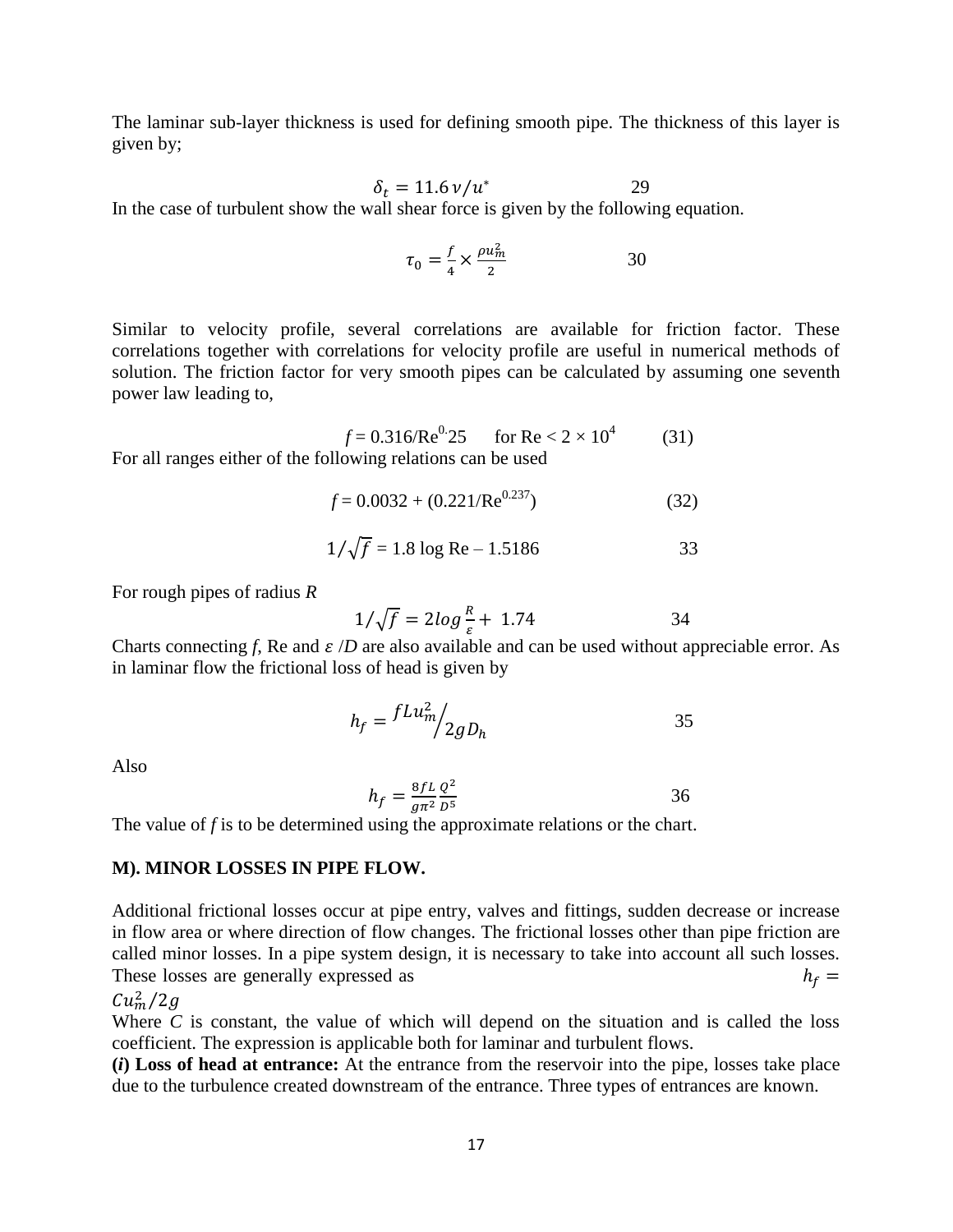**(a) Bell mouthed:** This is a smooth entrance and turbulence is suppressed to a great extent and *C*   $= 0.04$  for this situation.

**(b) Square edged entrance:** Though it is desirable to provide a bell mouthed entrance it will not be always practicable. Square edged entrance is used more popularly. The loss coefficient, *C* = 0.5 in this case.

**(c) Reentrant inlet:** The pipe may sometimes protrude from the wall into the liquid. Such an arrangement is called reentrant inlet. The loss coefficient in this case is about 0.8.



**Figure 6** Types of entrance

**(***ii***) Loss of head at submerged discharge:** When a pipe with submerged outlet discharges into a liquid which is still (not moving) whole of the dynamic head  $u^2/2g$  will be lost. The loss coefficient is 1.0. The discharge from reaction turbines into the tail race water is an example. The loss is reduced by providing a diverging pipe to reduce the exit velocity.

**(***iii***) Sudden contraction:** When the pipe section is suddenly reduced, loss coefficient depends on the diameter ratio. The value is 0.33 for  $D_2/D_1 = 0.5$ . The values are generally available in a tabular statement connecting  $D_2/D_1$  and loss coefficient. Gradual contraction will reduce the loss. For gradual contraction it varies with the angle of the transition section from 0.05 to 0.08 for angles of  $10^{\circ}$  to  $60^{\circ}$ .

**(***iv***) Sudden expansion:** Here the sudden expansion creates pockets of eddying turbulence leading to losses. The loss of head *h<sup>f</sup>* is given by

$$
Loss of head = (u1 - u2)2 / 2g.
$$
 (37)

Where  $u_1$  and  $u_2$  are the velocities in the smaller and larger sections. Gradual expansion will reduce the losses.

**(***v***) Valves and fittings:** Losses in flow through valves and fittings is expressed in terms of an equivalent length of straight pipe. For gate valves  $L = 8D$ , and for globe valves it is 340 *D*. For 90° bends it is about 30 *D*.

# **N). EXPRESSION FOR THE LOSS OF HEAD AT SUDDEN EXPANSION IN PIPE FLOW.**

The situation is shown in Fig 7.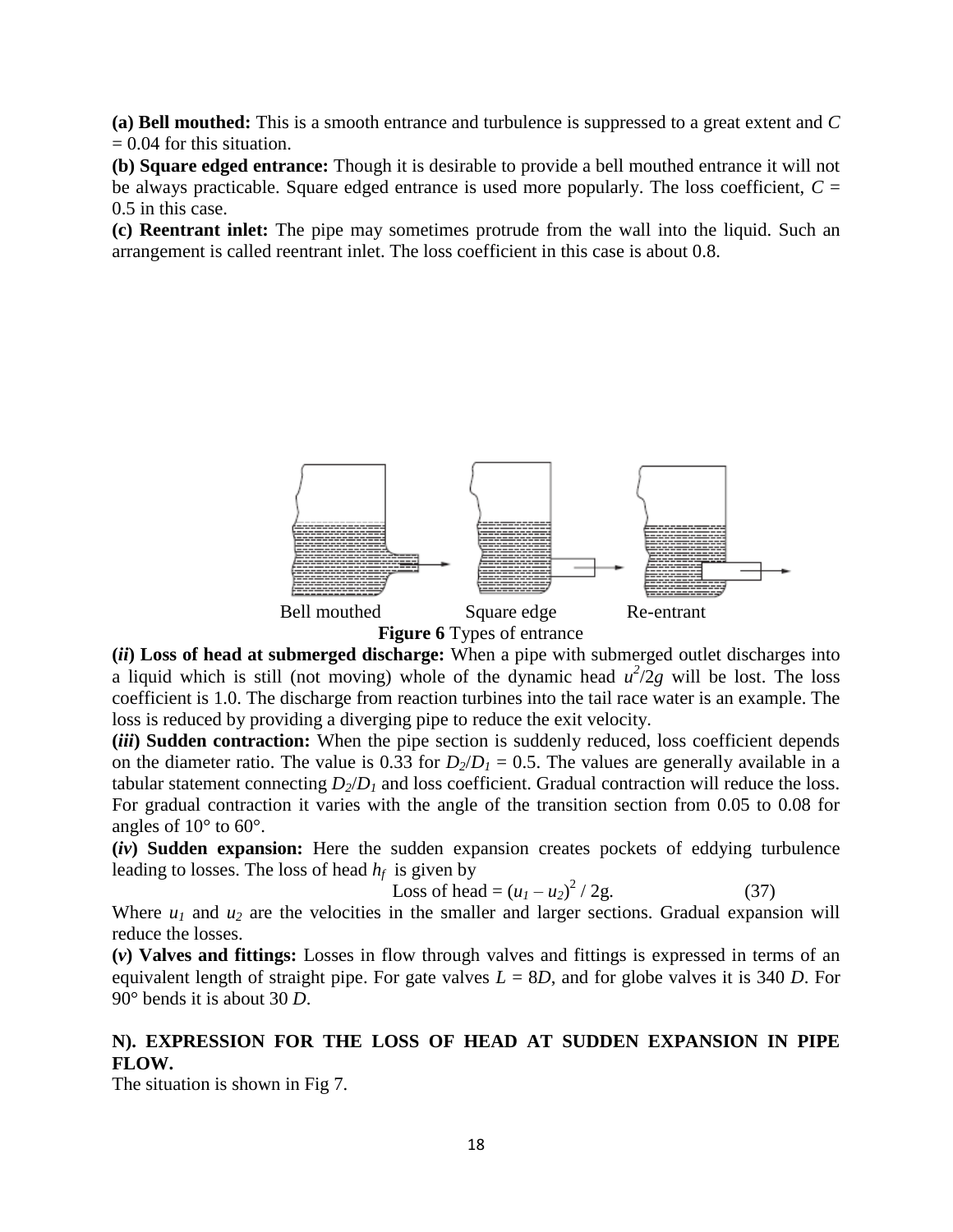Using Bernoulli equation and denoting the ideal pressure at section 2 as  $P_2$  (without losses), datum remaining unaltered,



 **Figure 7** Sudden Expansion

Applying conservation of momentum principle to the fluid between section 1 and 2, and denoting the actual pressure at section 2 as *P*2, The pressure forces are (here the pressure on the annular section of fluid at 1 is assumed as *P1*)

$$
(P_1A_1-P_2'A_2)
$$

The change in momentum is given by

$$
(\rho A_2 u_2 u_2 - \rho A_1 u_1 u_1)
$$

noting  $A_1 u_1 = A_2 u_2$ , replacing  $A_1 u_1$  by  $A_2 u_2$  and equating the net forces on the element to the momentum change,

$$
P_1A_1 - P_2A_2 = \rho A_2 u_2^2 - \rho A_2 u_2 u_1
$$

Dividing by ρ and *A<sup>2</sup>* all-through

$$
\frac{p_1}{\rho} - \frac{p_2}{\rho} = u_2^2 - u_1 u_2 \text{ or } \frac{p_2}{\rho} = \frac{p_1}{\rho} - (u_2^2 - u_1 u_2) \tag{2}
$$

Subtracting on either side of equations 1 and 2 (ideal and real)

$$
\frac{P_2 - P_2'}{\rho} = \frac{P_1}{\rho} + \frac{u_1^2}{2} - \frac{u_2^2}{2} - \frac{P_1}{\rho} - (u_2^2 - u_1 u_2)
$$

$$
\frac{P_2 - P_2'}{\rho} = \frac{u_1^2}{2} - \frac{u_2^2}{2} + (u_2^2 - u_1 u_2)
$$
by 2

Multiplying both sides by 2

$$
\frac{2(P_2 - P_2)}{\rho} = u_1^2 - u_2^2 + 2u_2^2 - 2u_1u_2 = (u_1 - u_2)^2
$$

Dividing the both sides by *g* and simplifying

 $\ddot{\cdot}$ 

$$
\frac{P_2 - P_2'}{\rho g} = \frac{(u_2 - u_{12})^2}{2g} \text{ but, } \frac{P_2 - P_2'}{\rho g} = h_f \text{ (head loss)},
$$